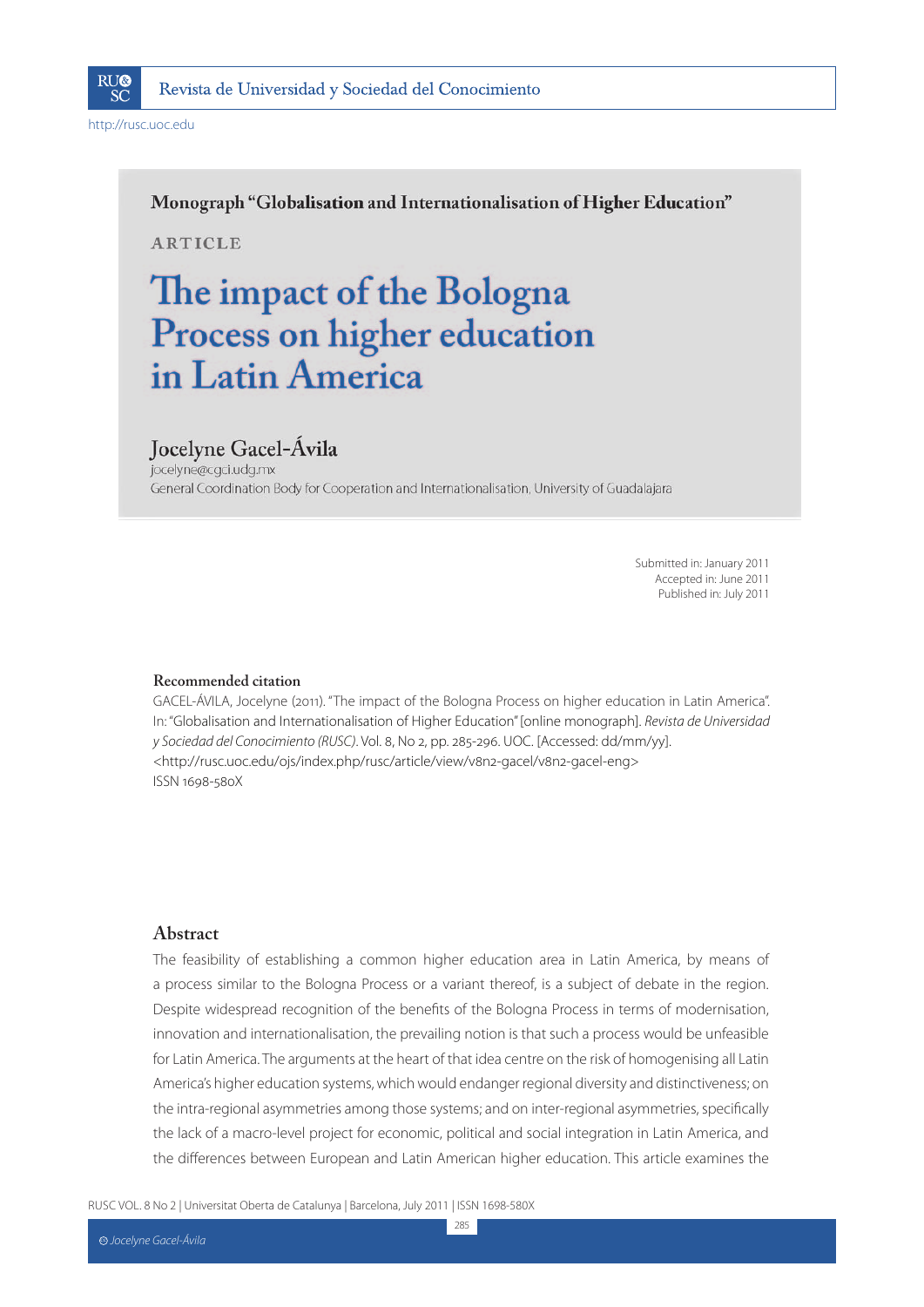http://rusc.uoc.edu The impact of the Bologna Process on higher education in Latin America

validity of those arguments and concludes that, far from having standardised Europe's education systems, the Bologna Process has paved the way for their convergence within a common framework of reference and entailed innovation in and the modernisation of European higher education thanks to a new education model. Those aspects of the European process thus ought to be borne in mind in the current debate on how to reform Latin American higher education systems in order to bridge gaps and overcome the challenges identified in various international reports.

#### **Keywords**

common higher education area, higher education reform in Latin America, internationalisation

### *Impacto del proceso de Bolonia en la educación superior de América Latina*

#### *Resumen*

La factibilidad de construir un espacio común de educación superior en América Latina, a través de un proceso como el de Bolonia o alguna de sus variantes, es un tema de debate en la región. A pesar de que se reconocen sus bondades en términos de modernización, innovación e internacionalización, sobresale la tesis de que en el caso de América Latina no es factible. Los argumentos en que se sustenta esta tesis son, por una parte, el riesgo de homogenizar los sistemas de educación superior en todas las regiones, lo que pondría en peligro la diversidad y la diferenciación regionales, y, por otra parte, las asimetrías de tipo intrarregional que existen entre los sistemas de la región, así como las de tipo interregional, que se refieren a la falta de un macroproyecto de integración económica, política y social, así como a las diferencias existentes entre las características de la educación superior de América Latina y de Europa. El artículo analiza la validez de estos argumentos y llega a la conclusión de que un proceso como el de Bolonia, lejos de llevar a la estandarización, ha propiciado la convergencia de los sistemas educativos dentro de un marco común de referencia, además de haber traído consigo la innovación y modernización de la educación terciaria europea gracias a un nuevo modelo educativo. Por ello, se resalta que las características del proceso europeo podrían nutrir el debate sobre las iniciativas de modernización requerida por el sector en la región, con el fin de superar las brechas y los retos señalados en diferentes informes internacionales.

#### *Palabras clave*

espacio común de educación superior, reforma de la educación superior en América Latina, internacionalización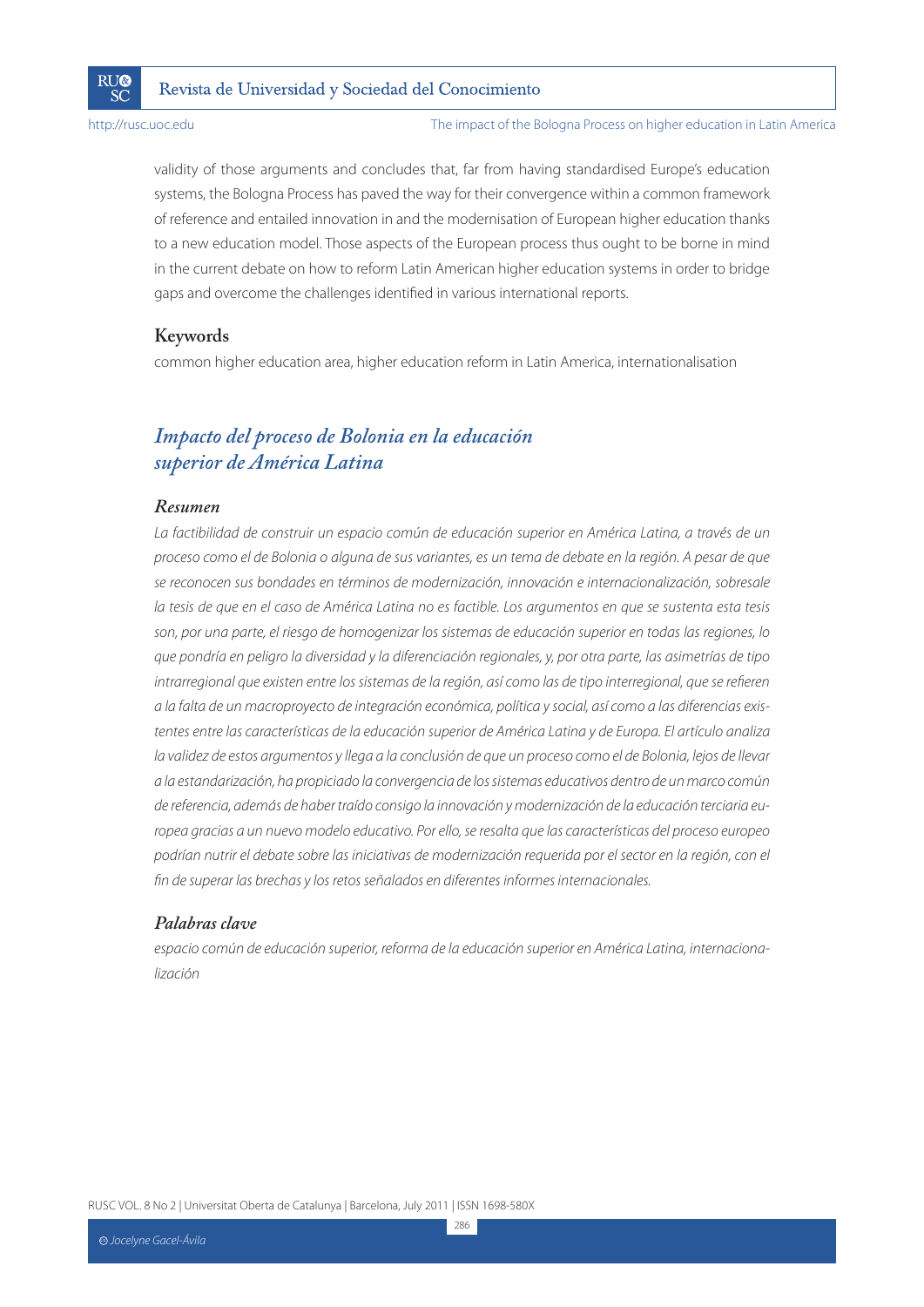

http://rusc.uoc.edu The impact of the Bologna Process on higher education in Latin America

# **Introduction**

The achievements of the Bologna Process (BP) and the consolidation of the European Higher Education Area (EHEA) have led to debate on the desirability and feasibility of copying and extending the process elsewhere. This text offers a general analysis of the main arguments regarding whether or not it would be feasible to reproduce the BP in other regions of the world. In the specific case of Latin America, it has been claimed that such a process would be unfeasible based on two notions: (i) that a regional harmonisation process would result in the standardisation and homogenisation of Latin America's higher education systems (HES), reducing levels of national diversity, distinctiveness and singularity; and (ii) that intra-regional differences (i.e. dissimilarities between the HES within a given region) and inter-regional asymmetries (i.e. differences between Latin American and European HES in terms of development, academic performance, models and educational practices) constitute insurmountable obstacles to any initiative geared to regional academic integration. The article concludes by highlighting the positive influence that particular aspects of the BP could have in relation to the academic reform and modernisation which Latin America requires.

# **The Bologna Process and its external dimension**

Initiatives for forming common tertiary education areas through the harmonisation and convergence of HES represent a trend that has been developing in the higher education (HE) arena since the beginning of the first decade of the 21<sup>st</sup> century. Such projects have emerged in response to the demands that globalisation and the knowledge society entail, and the BP, with the establishment of the EHEA, is their flagship. As the first of its kind and due to its innovative nature, the BP has become a benchmark, and debate as to how feasible and suitable it would be in regions other than Europe has arisen.

Regional harmonisation initiatives influenced by the BP1 include those of the East African Community, North Africa and the Association of Southeast Asian Nations (ASEAN), which are currently at the planning stage, with basic agreements on the integration model to follow being established (Zgaga, 2007; The Observatory on Borderless Higher Education, 2009). The BP has also shaped thinking in the USA (Adelman, 2008) and Canada (Association of Universities and Colleges of Canada, 2008).

The same applies to Latin America. Various initiatives have arisen in the region, such as the ALCUE common HE area involving Latin America, the Caribbean and the European Union (EU), the Ibero-American Knowledge Area (Espacio Iberoamericano del Conocimiento) promoted by Universia2, and two projects being fostered by the National Autonomous University of Mexico (UNAM), namely the

<sup>1.</sup> The 2005 Bergen Communiqué recognised the influence of the BP, including its education reform model, on other regions of the world. An explicitly promotion-oriented mechanism was designed on that basis. Entitled "A Strategy for the External Dimension of the Bologna Process", its development up to 2007 is documented in Zgaga, 2007.

<sup>2.</sup> See Segundo Encuentro de Rectores Universia Guadalajara 2010 (2010).

RUSC VOL. 8 No 2 | Universitat Oberta de Catalunya | Barcelona, July 2011 | ISSN 1698-580X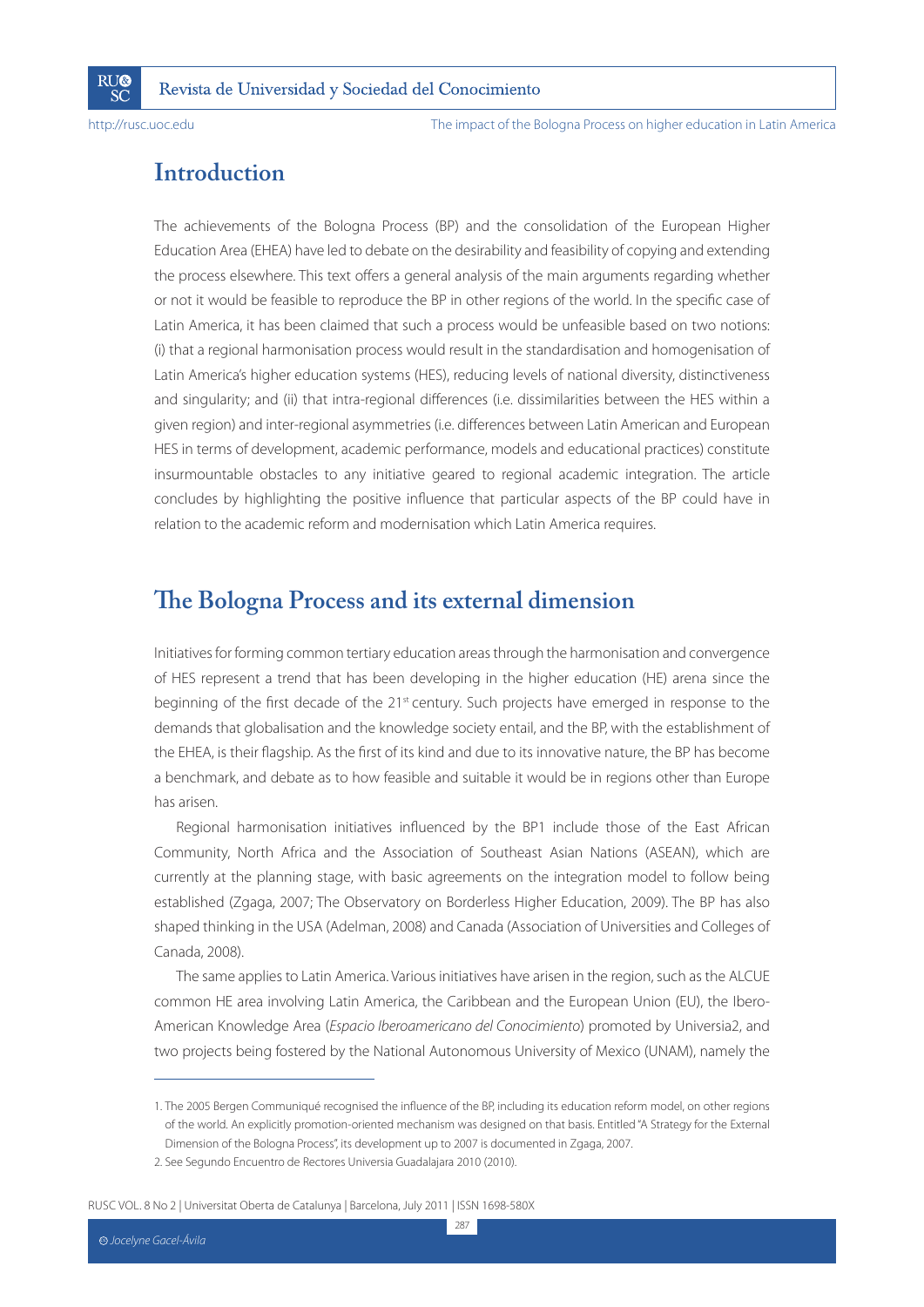SČ

Common Higher Education Area (Espacio Común de Educación Superior, ECOES) and the Network of Latin American and Caribbean Macro-universities (Red de Macrouniversidades de América Latina y el Caribe). A more recent example is the Latin American and Caribbean Area for Higher Education (ENLACES), as proposed by the UNESCO International Institute for Higher Education in Latin America and the Caribbean (IESALC) at the Regional Conference on Higher Education (CRES) in 2008. There are also the Tuning Latin America3 (Beneitone et al., 2007) and 6x4 (UEALC 6x4, 2008) projects, which endorse curriculum structures based on the BP's model.

# **Objections to applying the Bologna Process in other regions of the world**

The view that the Bologna Process could become HE's sole regional harmonisation model lies at the origin of various arguments that question the desirability and feasibility of implementing it elsewhere in the world (Sirat et al., 2008).

The first objection consists of the notion that a regional harmonisation process would result in the standardisation of HES within the relevant region, and in homogenisation between the EU's HES and those of other regions. Emphasis is placed on the evident undesirability of such results. Inter-regional homogenisation would endanger cultural diversity and national identity, and would go against UNESCO's policy of promoting diversity and local identity (Sirat, 2008a). Intra-regional standardisation would restrict diversity and distinctiveness among the HES within a region, limiting the equity and relevance of HE as one of its negative consequences (Sirat, 2008b).

The second objection consists of the claim that the BP would be unfeasible outside Europe due to the existence of: a) significant macro and micro-level inter-regional asymmetries between the EU and other regions; and b) intra-regional differences between HES within each of the other regions in question.

# **The unfeasibility of the Bologna Process in Latin America**

### 1. Standardisation and homogenisation

The idea that the creation of the EHEA has caused the homogenisation of its component national HES is false, according to research carried out by Witte (2006) and Van Vught (2007), which clearly shows that the BP has not targeted standardisation but rather convergence based on recognition of and respect for national diversity and distinctiveness. Van Vught (2007) stresses that diversity among

**CC** Jocelyne Gacel-Ávila

<sup>3.</sup> Tuning Latin America is now in its second stage (2011-2013), the first activity of which consisted of a meeting in Bogotá, Colombia, on 18 May 2011.

RUSC VOL. 8 No 2 | Universitat Oberta de Catalunya | Barcelona, July 2011 | ISSN 1698-580X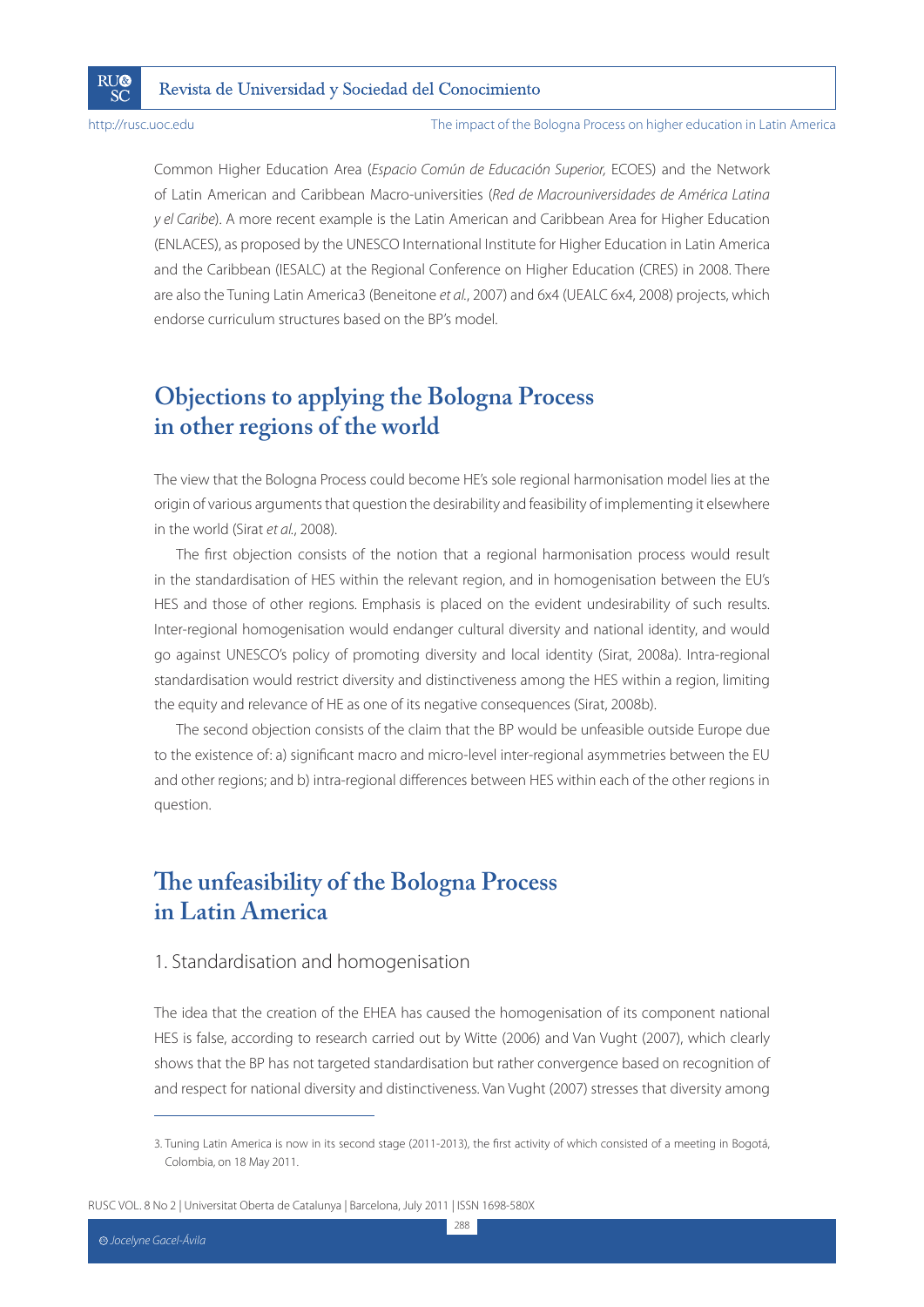**RU®** 

SČ

http://rusc.uoc.edu The impact of the Bologna Process on higher education in Latin America

HES is one of the factors with the greatest bearing on quality, relevance and equity, a means of specialisation which produces graduates with profiles in line with the demands of society and the job market, and a crucial factor where competitiveness is concerned. Such diversity also makes HE more accessible to students with different social and educational backgrounds, thus contributing to equity and social mobility.

The BP has been implemented with full recognition of diversity since the outset. The Sorbonne and Bologna declarations both emphasise that the BP is a common framework of reference which allows for the compatibility and comparability of different HES with a view to achieving a dynamic of convergence among them (Allegre et al., 1998; European Ministers of Education, 1999). The BP's originality lies in the fact that it is an integration process compatible with the cultural and linguistic diversity among different national HES and with HE institutions' autonomy. The extent to which such convergence is gradually being achieved was shown in an empirical study conducted by Witte (2006). More recent studies confirm that the aforementioned convergence is compatible with the different degrees of diversity among and levels of distinctiveness of the HES involved in the BP (Van Damme, 2009; Witte et al., 2009; Sursock et al., 2010). Thus, diversity and distinctiveness are not, in themselves, an obstacle to regional integration processes. In that light, the homogenisation argument is baseless, leading to the hypothesis that the BP model could be implemented in other regions of the world with high levels of diversity and distinctiveness, as is the case of Latin America.

### 2. Inter-regional and intra-regional differences

The second set of arguments according to which the BP is unfeasible in Latin America has two variants:

- The first involves macro-level inter-regional asymmetries, i.e. the disparities between the EU and Latin America (Malo, 2005; Brunner, 2009; Carvalho, 2010) in terms of economic and social development, plus the fact that the latter lacks a macro-project for integration; and microlevel inter-regional asymmetries in terms of education models, degree structures and academic and teaching practices, as well as the levels of development, consolidation and academic performance corresponding to European and Latin American HES.
- The second involves the intra-regional differences between HES within Latin America in terms of coverage, size, funding and public and private sector development, among other aspects (Brunner, 2008).

With regard to macro-level inter-regional differences, the existence of a political, economic and social project such as the EU is deemed a sine qua non for the creation of a common HE area, giving rise to the conclusion that regional academic integration is unfeasible for Latin America (Brunner, 2008). There is also a tendency to point out that the factors that brought about the BP in the EU are absent in Latin America. Such factors include common political determination to stimulate the knowledge society through innovative education models to cater for contemporary needs, consolidated HES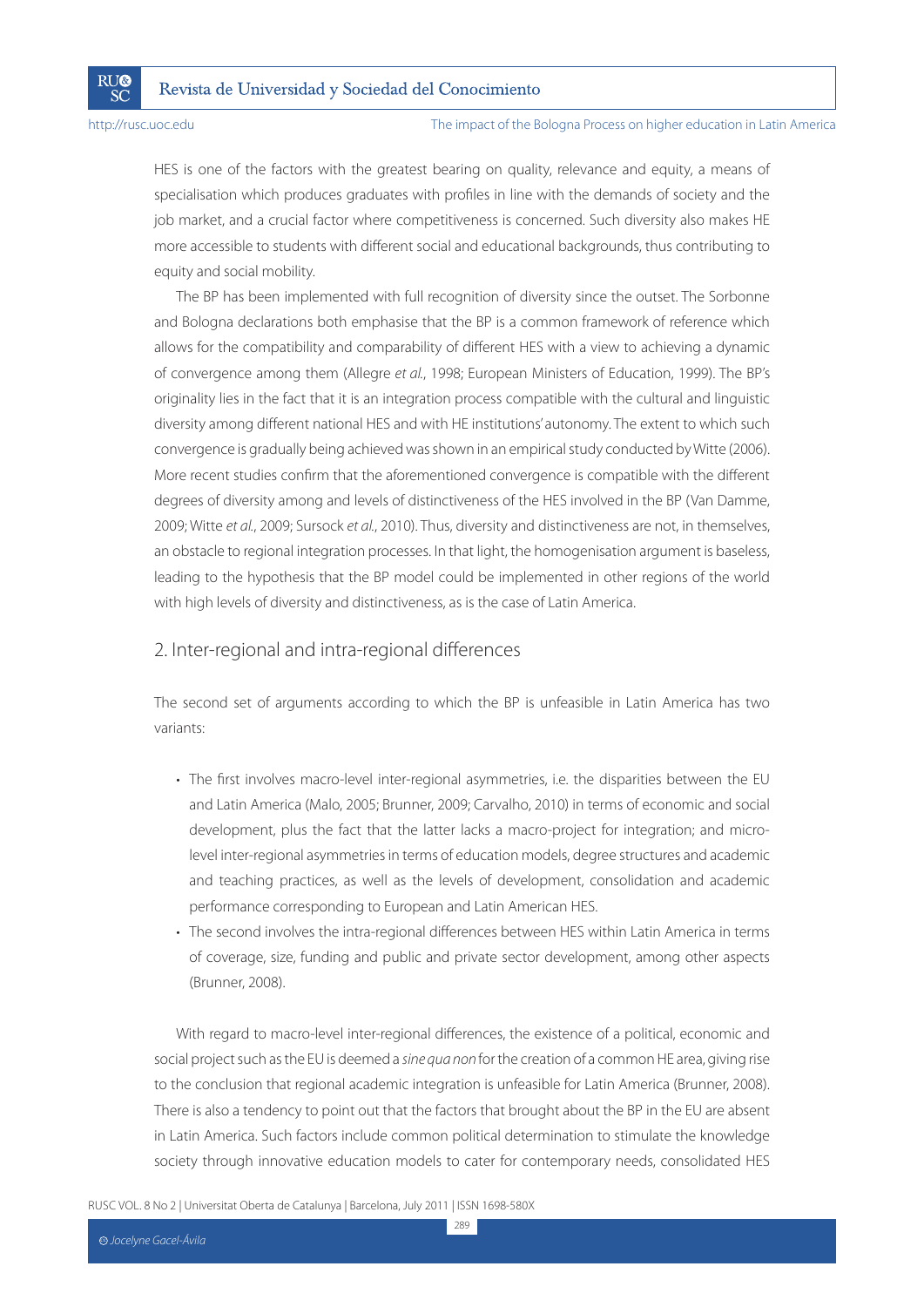**SC** 

with a high level of academic performance, and a common job market and the free movement of professionals (Carvalho, 2010).

Arguments concerning micro-level inter-regional differences revolve around contrasts between European and Latin American HES in terms of levels of consolidation and performance, as well as of institutional and academic models. Despite Latin America's universities having been created on the basis of a European model (i.e. the Napoleonic model), their historical evolution was different from the outset, and the Córdoba Reform only served to heighten that divergence (Bernasconi, 2007). Lastly, the education models currently prevalent in each region constitute another relevant difference. Latin America has a traditional academic model<sup>4</sup>, while that promoted by the BP is based on learning outcomes and skills (Brunner, 2008).

In addition to the aforementioned macro and micro-level inter-regional differences, there are specifically intra-regional dissimilarities, corresponding to the different types of HES within Latin America in terms of size, coverage, diversity among HE institutions, public and private sector development, the nature of relations with the relevant state and forms of funding (Malo, 2005; Brunner, 2008; Carvalho, 2010). The situation in question is partly attributable to the diversity of the region's countries in relation to demography and levels of economic and social development. Nonetheless, certain common tendencies within Latin America can be identified, such as a great proliferation of tertiary institutions with different characteristics and growth in the private sector (Brunner, 2008). In Latin America, national systems, "…far from being geared to greater institutional homogenisation and isomorphism, are subject to strong centrifugal tendencies of diversification and variation where their organisational principles are concerned, resulting in a low capacity for association and cooperation" (Brunner, 2008). The reasoning described previously leads to the conclusion that the major diversity among Latin America's HES would prevent the implementation of a process similar to the BP. However, it should be noted that, as shown in the first section of this article, the BP has always been designed to accommodate Europe's high level of cultural diversity and institutional distinctiveness. With that in mind, diversity and distinctiveness in Latin America should not, in theory, hinder convergence between its HES. Conclusions to the contrary would therefore need to be corroborated by empirical and conceptual research, as the analyses carried out to date on diversity within HE in Latin America, including those that appear in Gazzola et al. (2008) and that undertaken by Fernández Lamarra (2010), are insufficient to sustain the corresponding objection<sup>5</sup>. Nonetheless, we concur with Brunner (2008) that the existence of a sizeable, rapidly growing private sector in the region can be deemed an obstacle to the design and implementation of far-reaching national and supranational policies of the kind required for the establishment of common HE areas. It should not be forgotten that the European HE arena mainly comprises public institutions accustomed to following national policies designed by ministries of education. Furthermore, the implementation of the European Commission's internationalisation programmes has shown that Europe's institutions are capable of following supranational policies that go beyond the jurisdiction of national ministries.

RUSC VOL. 8 No 2 | Universitat Oberta de Catalunya | Barcelona, July 2011 | ISSN 1698-580X

**CC** Jocelyne Gacel-Ávila

<sup>4.</sup> This traditional curriculum model has been criticised by the OECD and the World Bank in their recent appraisal of HE in Chile (OECD-World Bank, 2009). In our opinion, the appraisal's findings can be applied to the whole of Latin America.

<sup>5.</sup> It should be noted that the purpose of the analyses in question was not to discuss the BP's unfeasibility.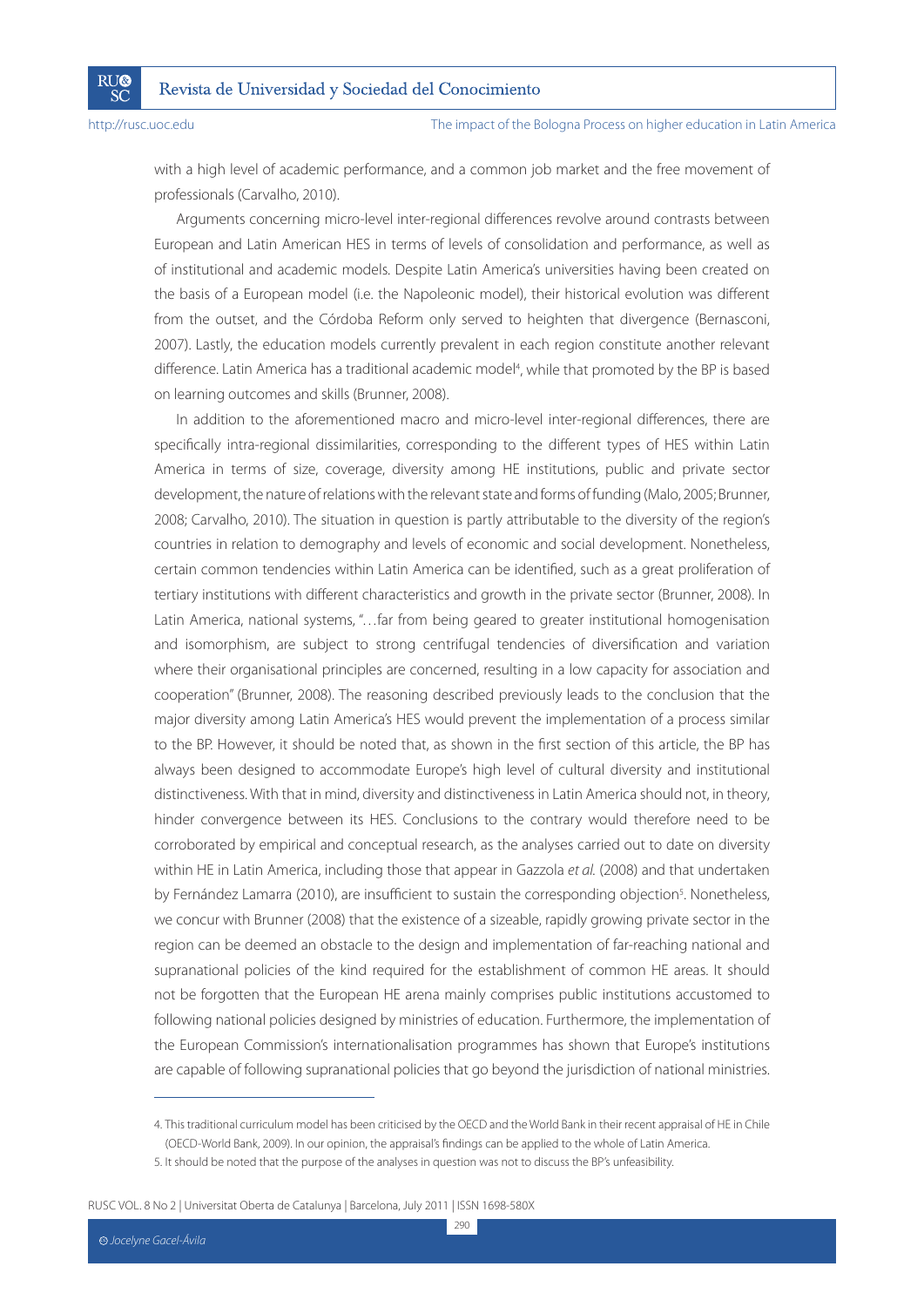**SC** 

http://rusc.uoc.edu The impact of the Bologna Process on higher education in Latin America

# **The Bologna Process as an influence for higher education reform in Latin America**

Generally speaking, in summary, claims that a process similar to the BP would be unfeasible in Latin America are based on the absence in the region of the conditions that led to the BP's implementation in Europe. However, the possibility that promoting convergence involving various aspects between Latin America's HES, as well as with other regions, could act as a springboard for modernising the sector and reforming academic structures should not be ruled out. The debate therefore ought to focus more on the potential benefits of implementing a common framework of reference which respects regional singularities to meet the specific challenges facing Latin America today. That notion stems from the fact that the BP is not solely geared to convergence, but also encompasses a process of academic reform involving the adoption of a three-cycle architecture, the introduction of an academic model revolving around learning outcomes achieved through education geared to the development of general and specific skills, based on a modular curriculum structure, and the implementation of a system of accumulable, transferable credits (Witte et al., 2009). In other words, the BP has a dual composition, in which convergence does not occur without education reform and vice versa.

The requirement for HE reform in Latin America, incorporating some of the curricular aspects (duly contextualised) of the aforementioned education model, has been expressed on many occasions, including by Malo (2005), Mora (2004) and Gacel-Ávila (2010). A reform of that kind in the region would be driven by the need to overcome the educational divides and shortcomings identified in various international reports<sup>6</sup>, to train graduates to endow them with the skills required in the  $21<sup>st</sup>$ century, and to prepare the sector for the international HE assessment models that will be applied in the next few years7. In that respect, there is a stark contrast between the EU and Latin America in terms of models of HE institutions, degree structure, the organisation of teaching in curricula and learning approaches, making an in-depth HE reform process in the latter region even more necessary. We are of the opinion that all initiatives pursuing such a goal should draw on and reap the benefits of existing international experiences such as the BP. The aforementioned factors gave rise to the Tuning Latin America and 6x4 projects, which have produced two proposals for reforming Latin America's traditional model on the basis of the BP's curriculum structures. The aim of the ENLACES project is the same8, in that it seeks to establish a network of networks for the purpose of overcoming the shortcomings and divides affecting HE in Latin America (Carvalho, 2010). This represents a different starting point from that of the BP. The goals of the ENLACES project's strategic programmes include curriculum convergence and HE reform. In the former case, it aims to support sector initiatives for the harmonisation of study programmes, such as the proposal made by the IESALC, the Inter-American

<sup>6.</sup> This refers to reports on Chile (OECD-World Bank, 2009), Mexico (OECD, 1997; OECD, 2008) and Brazil (OECD, 2010).

<sup>7.</sup> This refers to projects such as AHELO (Nusche, 2008) and to the development of multidimensional global rankings, such as U-Multirank, which are currently at an initial stage.

<sup>8.</sup> In this regard, it should be noted that aspects related to cooperation between institutions are still prioritised over those involving convergence and academic reform in the ALCUE and Ibero-American Knowledge Area projects.

RUSC VOL. 8 No 2 | Universitat Oberta de Catalunya | Barcelona, July 2011 | ISSN 1698-580X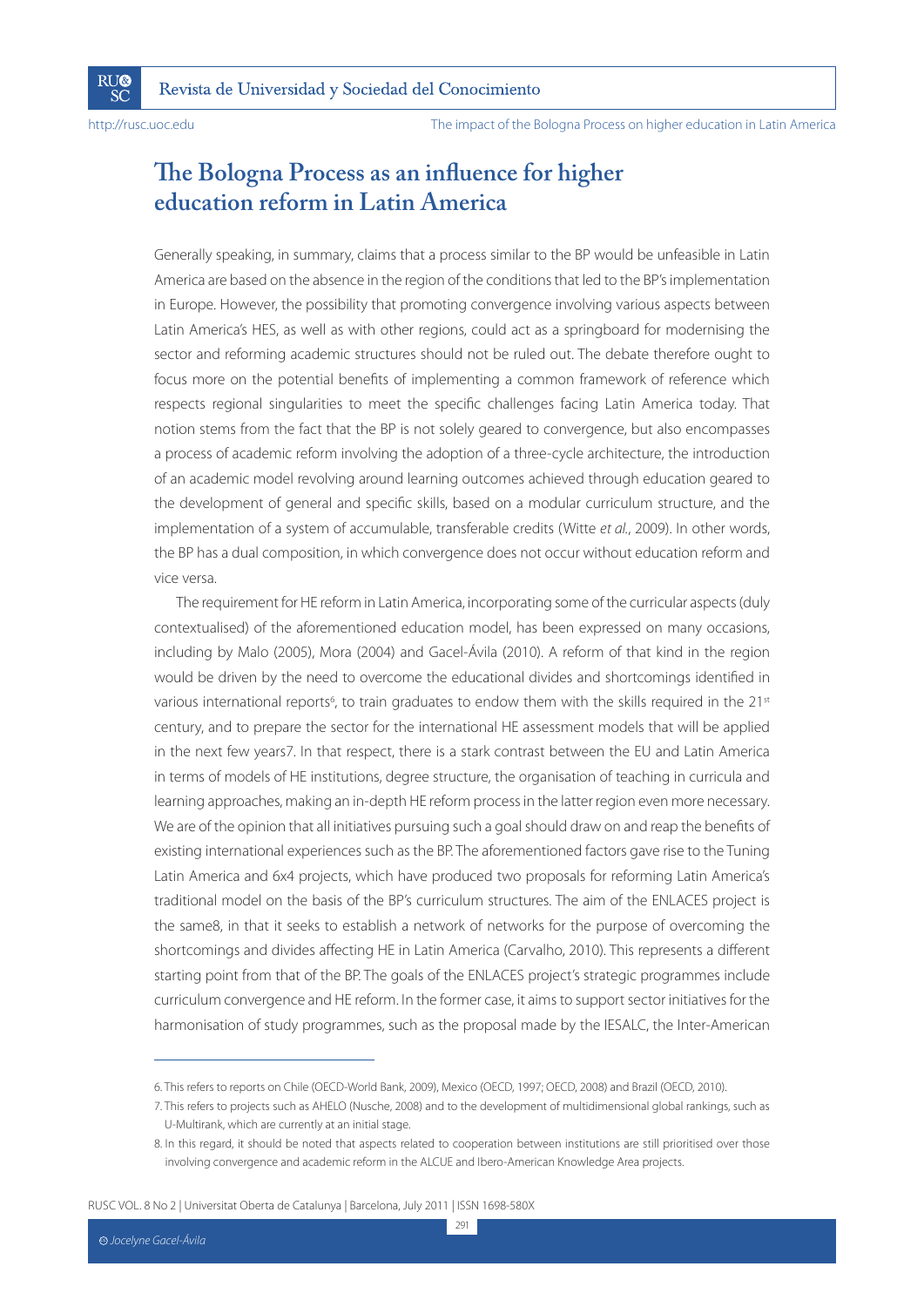**SC** 

#### http://rusc.uoc.edu The impact of the Bologna Process on higher education in Latin America

Organisation for Higher Education (IOHE) and the Union of Universities of Latin America and the Caribbean (UDUAL) to create a programme that draws on part of the experience of the Tuning Latin America9 and 6x4 projects. In the latter case, ENLACES advocates "…debating and promoting reviews of higher education systems' institutional structures in LAC [Latin America and the Caribbean] … looking to remove obstacles and guarantee political and legal conditions for the implementation of the principles and recommendations established by the CRES" (Carvalho, 2010). It thus aspires to benefit from the BP's education model through the results of the Tuning Latin America and 6x4 projects. Additionally, there are other noteworthy initiatives for the creation of common areas encompassing consortiums and associations of HE institutions, as is the case of the regional and national common HE area that the UNAM is promoting in Mexico through the ECOES and Network of Latin American and Caribbean Macro-universities projects, as mentioned previously.

We believe that an academic reform inspired by international models such as the BP, with an internationalised curriculum, greater mobility for students and academics, and joint degrees and qualifications offered in conjunction with foreign HE institutions, would be one of the best ways to change the current educational paradigms and endow graduates with the skills required today. The ultimate aim of doing so would be for Latin America to attain higher levels of economic development, international competitiveness and citizen well-being.

In relation to such ideas, it would appear that, in contrast to other regions, Latin America, with some notable exceptions, lacks political and economic elites with the political will to make education a springboard for development, given that state policies with a long-term view of the direction in which the corresponding education sectors ought to be moving are notable by their absence. Such a long-term view is essential for regional academic integration, which also requires the different figures involved in the political arena and the education sector to establish a project for the modernisation of the latter, with a view to overcoming the weaknesses and shortcomings referred to previously, such as a lack of development of general skills, an inflexible curriculum with a long, professionally-oriented first cycle, and difficulties where the recognition of degrees is concerned. The dearth of such policies is one of the obstacles that have prevented the implementation of a convergence process in Latin America progressing beyond debate and resulted in the failure of those involved to come up with a specific plan of action.

### **Conclusions**

In this article, we have attempted to summarise the main arguments and limitations behind claims that a convergence and academic reform process such as the BP would be unfeasible in Latin America, and

RUSC VOL. 8 No 2 | Universitat Oberta de Catalunya | Barcelona, July 2011 | ISSN 1698-580X

**CC** Jocelyne Gacel-Ávila

<sup>9.</sup> This refers to the Tuning Latin America project's first stage, which ran from 2003 to 2007. The project's second stage is geared to completing every aspect of the process and examining new methodologies related to students' workload and profiles, among other matters. At the time of writing, the Tuning project is at different stages in a number of countries not covered by the BP, specifically the USA, Australia, Canada and various African nations. Additionally, the initiative's methodological approach has been incorporated into the AHELO project.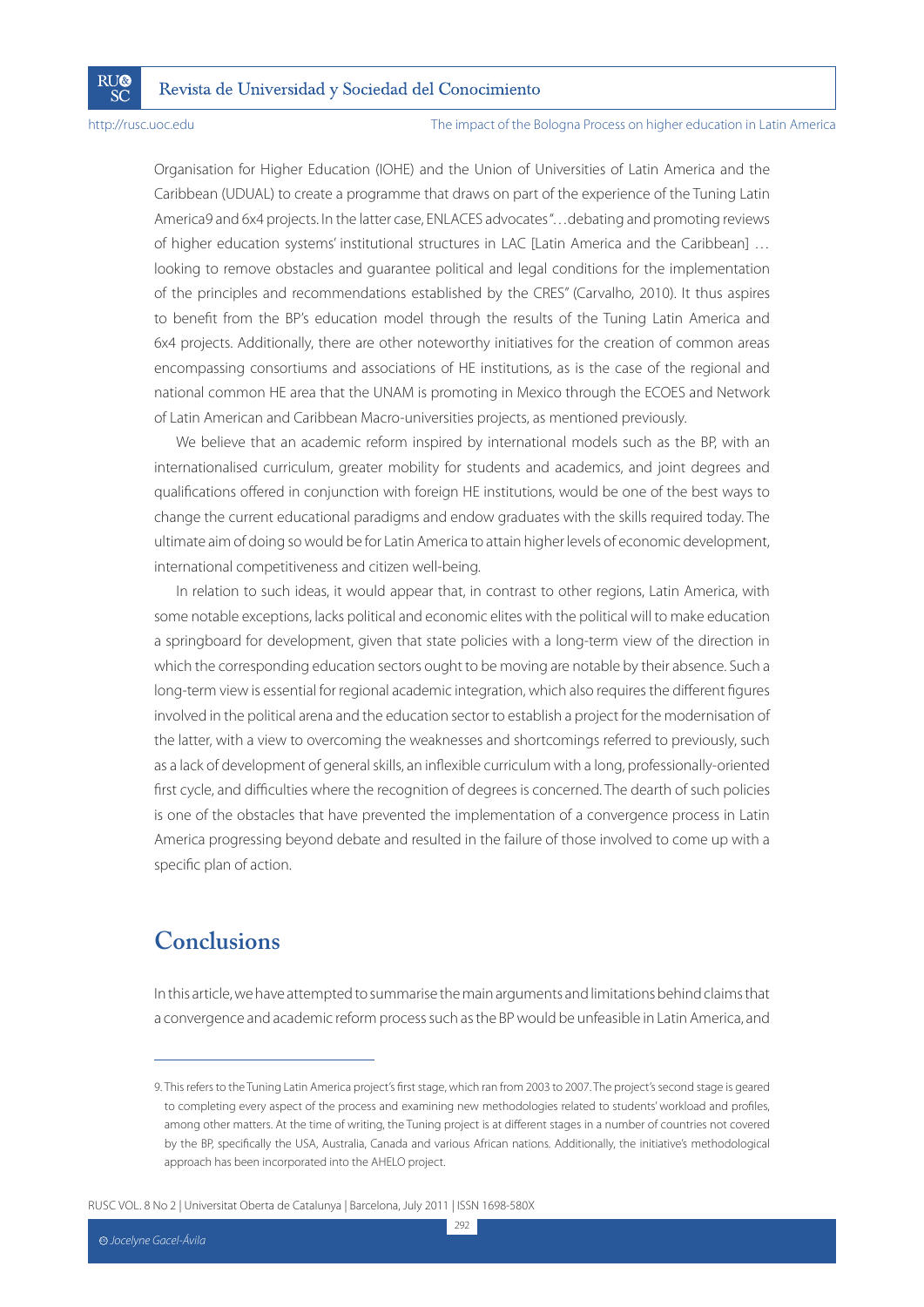**RU®** 

SČ

#### http://rusc.uoc.edu The impact of the Bologna Process on higher education in Latin America

have sought to broaden the debate by exploring new ideas. We have pointed out that, far from being a sole, rigid model that promotes standardisation and restricts diversity and distinctiveness, the BP is a highly flexible process that allows for the coexistence of many variants within a common framework of reference and encourages convergence between HES characterised by major cultural diversity and educational differences, as is the case of those of Europe. On that basis, we have questioned the validity of the argument that such a process would be unfeasible in Latin America due to the levels of diversity and distinctiveness among its HES. In that respect, we have concluded that more comprehensive research on institution types and the distinctiveness and diversity of the region's HES must be carried out, as it was in Europe, before such a process can be written off as unfeasible.

Additionally, we have emphasised that the BP entails academic reform based on highly innovative academic structures. Analysis and discussion of the process could thus enrich the debate on modernising education in Latin America. We have indicated that the Tuning Latin America and 6x4 projects show how curriculum structures with comparable, compatible results can be achieved despite intra-regional and inter-regional differences. A project geared to convergence and to the establishment of a common HE area in Latin America, drawing on the European experience, as well as to greater internationalisation where curriculum structures and content are concerned, could be a way to enhance the region's academic performance levels and achieve more successful integration into contemporary society. The debate on the BP must therefore be widened, serve as the basis for thorough research in Latin America and attract greater attention from the region's governments.

### **References**

ADELMAN, Clifford (2008). The Bologna Club: What U.S. Higher Education Can Learn from a Decade of European Reconstruction. Washington D.C.: Institute for Higher Education Policy.

ALLEGRE, Claude; BERLINGUER, Luigi; BLACKSTONE, Tessa; RUETTGERS, Jürgen (1998). Joint Declaration on Harmonisation of the Architecture of the European Higher Education System. Paris: La Sorbonne.

- ASSOCIATION OF UNIVERSITIES AND COLLEGES OF CANADA (2008). The Bologna Process: Implications for Canadian Universities.
- BENEITONE, Pablo; GONZÁLEZ, Julia; WAGENAAR, Robert (eds.) (2007). Reflexiones y perspectivas de la educación superior en América Latina. Bilbao: Universidad de Deusto. 429 pages.
- BERNASCONI, Andrés (2007). "Is There a Latin American Model of the University?". Comparative Education Review. Vol. 52, no. 1, pp. 27-52.
- BRUNNER, José Joaquín (2008). "El proceso de Bolonia en el horizonte latinoamericano: límites y posibilidades". Revista de Educación. Special issue, pp. 119-145.
- BRUNNER, José Joaquín (2009). "The Bologna Process From a Latin American Perspective". Journal of Studies in International Education. Vol. 13, no. 4, pp. 417-438.
- CARVALHO, José Renato (2010). "Construcción de un espacio de educación superior latinoamericano". In: J. CARDENAS (ed.). La universidad latinoamericana a discusión. Caracas: UNESCO- IESALC.
- EUROPEAN MINISTERS OF EDUCATION (1999). The Bologna Declaration of 19 June 1999. Brussels: European Commission

RUSC VOL. 8 No 2 | Universitat Oberta de Catalunya | Barcelona, July 2011 | ISSN 1698-580X

**CC** Jocelyne Gacel-Ávila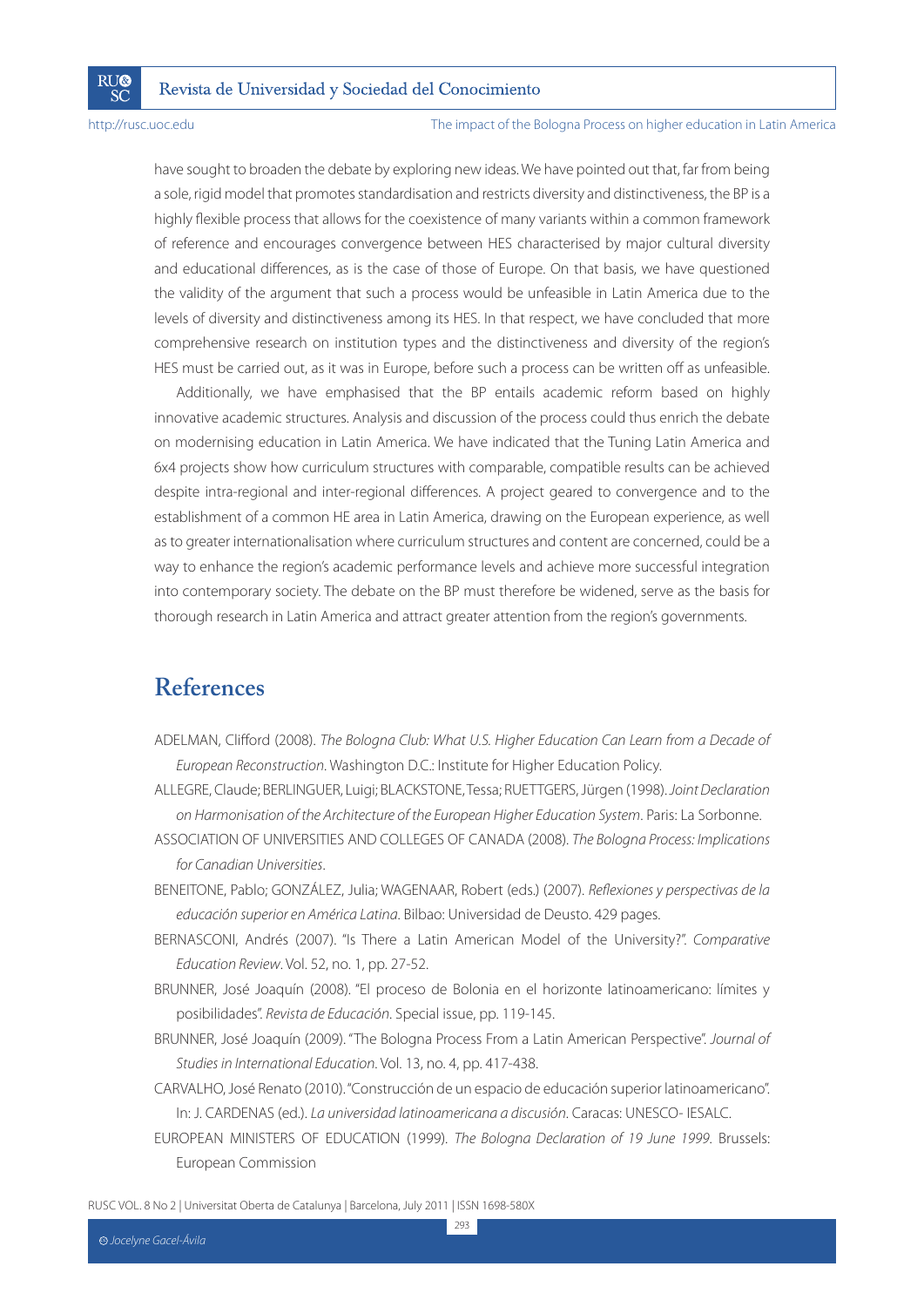**RU®** 

SČ

- FERNÁNDEZ LAMARRA, Norberto (2010). La convergencia de la educación superior en América Latina y su articulación con los espacios europeo e iberoamericano. Posibilidades y límites [online article]. [Accessed: 1 November 2010].
- GACEL-ÁVILA, Jocelyne (2010). "Factibilidad del Proceso de Bolonia en América Latina". In: F. LÓPEZ, D. RIVAROLA (eds.). La Universidad ante los desafíos del siglo XXI. Asunción, Paraguay: Revista Paraguaya de Sociología. Pp. 93-115.
- GAZZOLA, Ana Lucía; DIDRIKSSON, Axel (eds.) (2008). Trends in Higher Education in Latin America and the Caribbean. Caracas, Venezuela: UNESCO-IESALC. 396 pages.
- MALO, Salvador (2005). "El Proceso de Bolonia y la educación superior en América Latina". Foreign Affairs en Español. Vol. 5, no. 2.
- MORA, José Ginés (2004). «La necesidad del cambio educativo para la sociedad del conocimiento». Revista Iberoamericana de Educación. No. 35, pp. 13-37.
- NUSCHE, Deborah (2008). Assessment of Learning Outcomes in Higher Education. Paris: OECD. 49 pages.
- OECD (1997). Reviews of National Policies for Education: Mexico, Higher Education. Paris: OECD.

OECD (2008). OECD Reviews of Tertiary Education: Mexico. OECD. 158 pages.

- OECD (2010). Reviews of National Policies for Education. Santa Catarina State, Brazil. OECD. 356 pages.
- OECD-WORLD BANK (2009). La educación superior en Chile. Chile: Ministry of Education. 290 pages.
- RIVEROS, Luis (2005). "The Bologna Process in Europe. A View from Latin America". In: Contribution to the Congress of the European University Association (EUA). Glasgow: EUA.
- SEGUNDO ENCUENTRO DE RECTORES UNIVERSIA GUADALAJARA 2010 (2010). "Agenda de Guadalajara. Por un espacio iberoamericano del conocimiento socialmente responsable" [Universia (ed.)]. Revista Iberoamericana de Educación Superior. Vol. 1, no. 2.
- SIRAT, Morshidi (2008a). Towards harmonisation of higher education in Southeast Asia: Malaysia's perspective [online article]. [Accessed: 20 July 2009].
- SIRAT, Morshidi (2008b). Harmonisation of Higher Education (Part I) [online article]. [Accessed: 12 November 2009].

SIRAT, Morshidi; JANTAN, Muhamad (2008). Harmonization of Higher Education. Raising awareness: Exploring the Ideas of Creating Higher Education Common Space in Southeast Asia. SEAMEO RIHED.

- SURSOCK, Andrée; SMIDT, Hanne (2010). Trends 2010: A decade of change in European Higher Education. Brussels: European University Publications (EUA).
- THE OBSERVATORY ON BORDERLESS HIGHER EDUCATION (2009). In Europe's footsteps? Towards regional co-ordination of higher education in Africa and South-East Asia. London: OBHE.
- TIANA, Alejandro (2009). "Perspectivas y repercusiones del Proceso de Bolonia en Iberoamérica". La Cuestión Universitaria. Vol. 5, pp. 10-16.
- UEALC 6x4 (2008). Propuestas y acciones universitarias para la transformación de la educación superior en América Latina. Informe final del Proyecto 6x4. Bogotá: Asociación Colombiana de Universidades (ASCUN). 663 pages.
- VAN DAMME, Dirk (2009). «The Search for Transparency: Convergence and Diversity in the Bologna Process». In: F. VUGHT VAN (ed.). Mapping the Higher Education Landscape. Netherlands: Springer.
- VAN VUGHT, Frans (2007). Diversity and Differentiation in Higher Education Systems [online article]. [Accessed: 3 September 2009].

RUSC VOL. 8 No 2 | Universitat Oberta de Catalunya | Barcelona, July 2011 | ISSN 1698-580X

**CC** Jocelyne Gacel-Ávila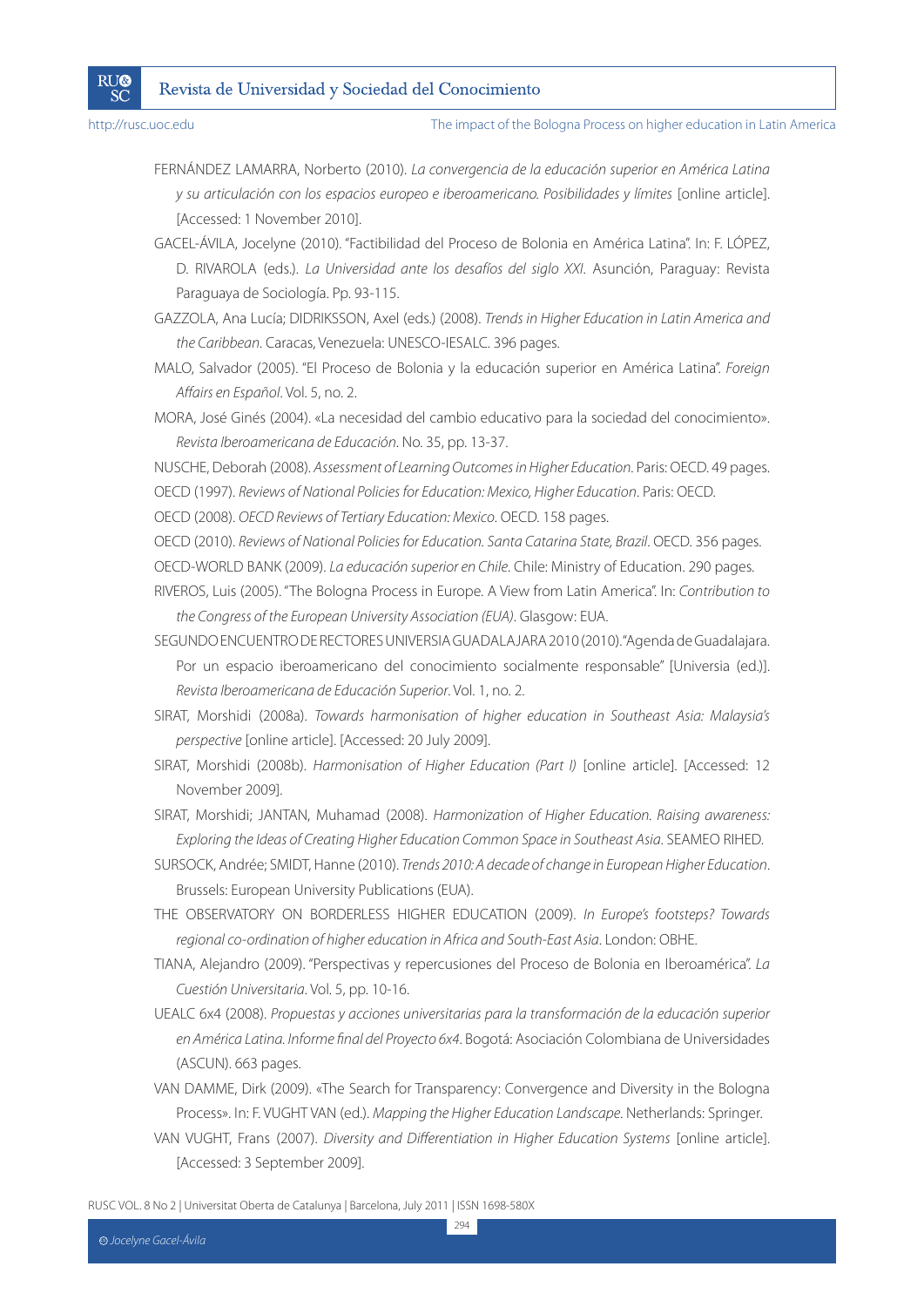

- WITTE, Johanna (2006). "Change of degree and degrees of change. Comparing adaptations of European Higher Education Institutions in the context of the Bologna Process". PhD thesis. Netherlands: CHEPS/UT.
- WITTE, Johanna; HUISMAN, Jerom; PURSER, Lewis (2009). "European Higher Education Reforms in the Context of the Bologna Process". In: OECD. Higher Education to 2030. Paris: OECD Publishing. Pp. 205-230.
- ZGAGA, Pavel (2007). Looking out: The Bologna Process in a Global Setting: On the external dimension of the Bologna Process. Norway: Norwegian Ministry of Education and Research. 242 pages.

#### About the Author

Jocelyne Gacel-Ávila jocelyne@cgci.udg.mx General Coordination Body for Cooperation and Internationalisation, University of Guadalajara

Jocelyne Gacel-Ávila holds a PhD in higher education, specialising in internationalisation. She is a lecturer, a researcher and general coordinator for cooperation and internationalisation at the University of Guadalajara in Mexico, and a member of the country's National Researchers System (level 2). She has published 12 books and numerous articles on her area of specialisation. She has taken part in projects for international organisations such as the World Bank, the Ford Foundation, the European Commission, the International Association of Universities and the Inter-American Organisation for Higher Education, among others. A founding member and former president of the Mexican Association for International Education (AMPEI), she has been vice-president of the Consortium for North American Higher Education Collaboration (CONAHEC) and deputy chair of the Governing Board of the OECD's Programme on Institutional Management in Higher Education. She has received prizes from AMPEI and CONAHEC for her outstanding work on the internationalisation of higher education in Mexico and for academic collaboration in North America respectively.

University of Guadalajara López Cotilla, n.º 1043 Guadalajara, Jalisco Mexico

RUSC VOL. 8 No 2 | Universitat Oberta de Catalunya | Barcelona, July 2011 | ISSN 1698-580X